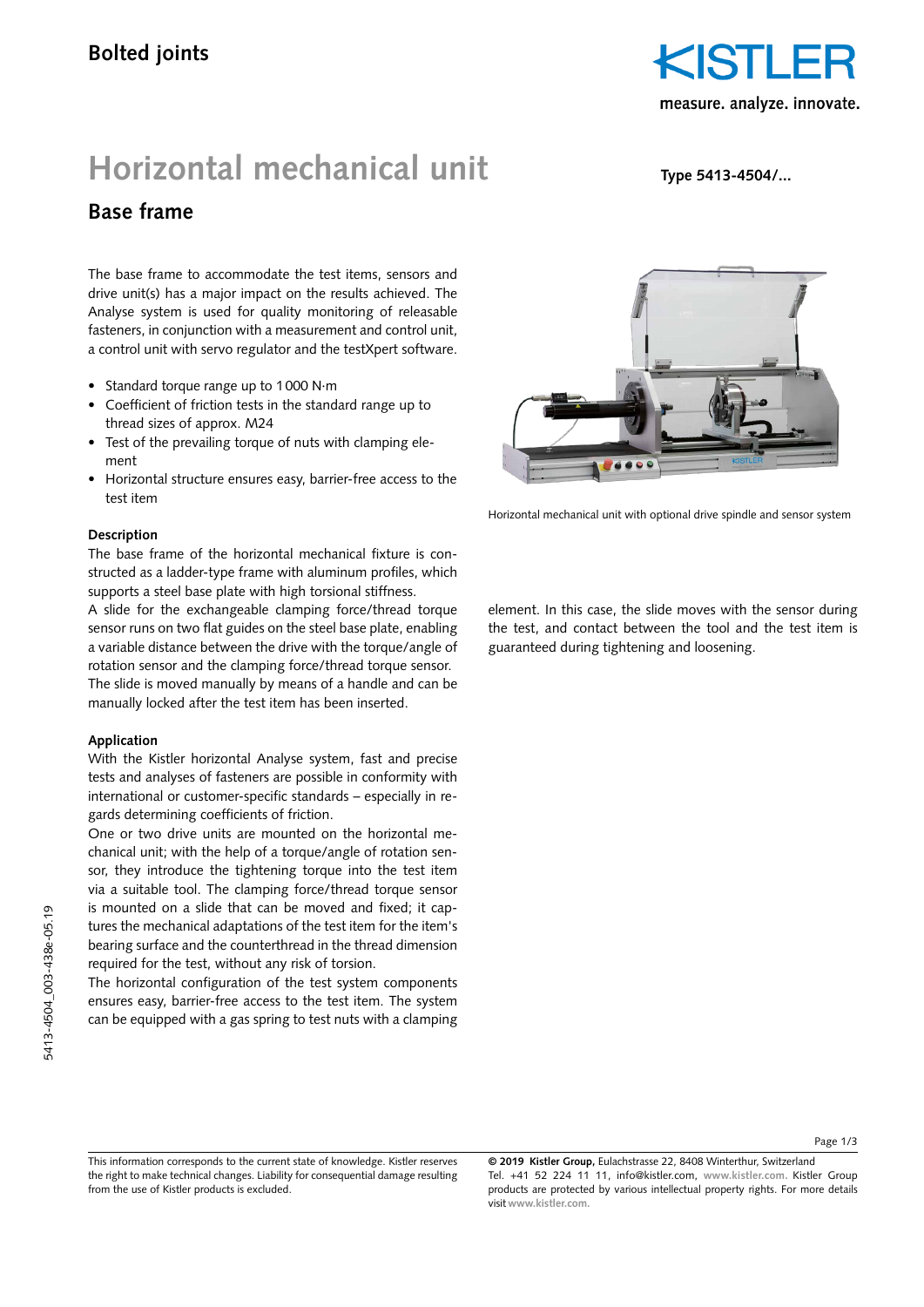



Horizontal mechanical unit

- 1 Horizontal mechanical unit<br>2 Gas spring with clamping le
- Gas spring with clamping lever
- 3 Fixing unit for insertion piece or test item<br>4 Slide with holding fixture for clamping for
- 4 Slide with holding fixture for clamping force/thread torque sensor and clamping lever
- 5 Support and fixture device for torque/angle of rotation sensor
- 6 Control box
- Protective cover with safety switch

#### **Technical data**

| Type                                                    | 5413-4504/                                        |  |
|---------------------------------------------------------|---------------------------------------------------|--|
|                                                         | up to 1000                                        |  |
| Horizontal mechanical unit                              | $N \cdot m$                                       |  |
| Maximum tightening torque                               | 1000 $N \cdot m$                                  |  |
| Maximum thread torque                                   | 500 N·m                                           |  |
| Drive unit, left side (depending on design, maximum)    | 1000 N·m                                          |  |
| Drive unit, right side (depending on design, maximum)   | 500 $N \cdot m$                                   |  |
| Dimensions, approx.                                     |                                                   |  |
| Width (B) (drive unit, left only)                       | 1520 mm (+ 500 mm for optional monitor shelf (M)) |  |
| Width (B') (drive unit, left and right)                 | 2000 mm (+ 500 mm for optional monitor shelf (M)) |  |
| Depth (D)                                               | 645 mm                                            |  |
| Height (H) (without underframe)                         | 480 mm                                            |  |
| Height (H') (with optional underframe)                  | 1440 mm                                           |  |
| Weight                                                  |                                                   |  |
| Without drive unit(s), sensors and underframe           | approx. 135 kg                                    |  |
| Center distance without accessories and adapter         | approx. 85 mm - 500 mm                            |  |
| Center height                                           | approx. 190 mm                                    |  |
| Operating temperature range (nominal temperature range) | 10 $\dots$ 40 °C                                  |  |
| Service temperature range                               | 050 °C                                            |  |
| Storage temperature range                               | $-2070 °C$                                        |  |
| Air humidity                                            | $max. 70 %$ , non-condensing                      |  |

This information corresponds to the current state of knowledge. Kistler reserves the right to make technical changes. Liability for consequential damage resulting from the use of Kistler products is excluded.

**© 2019 Kistler Group,** Eulachstrasse 22, 8408 Winterthur, Switzerland Tel. +41 52 224 11 11, info@kistler.com, **www.kistler.com.** Kistler Group products are protected by various intellectual property rights. For more details visit **www.kistler.com.**

Page 2/3